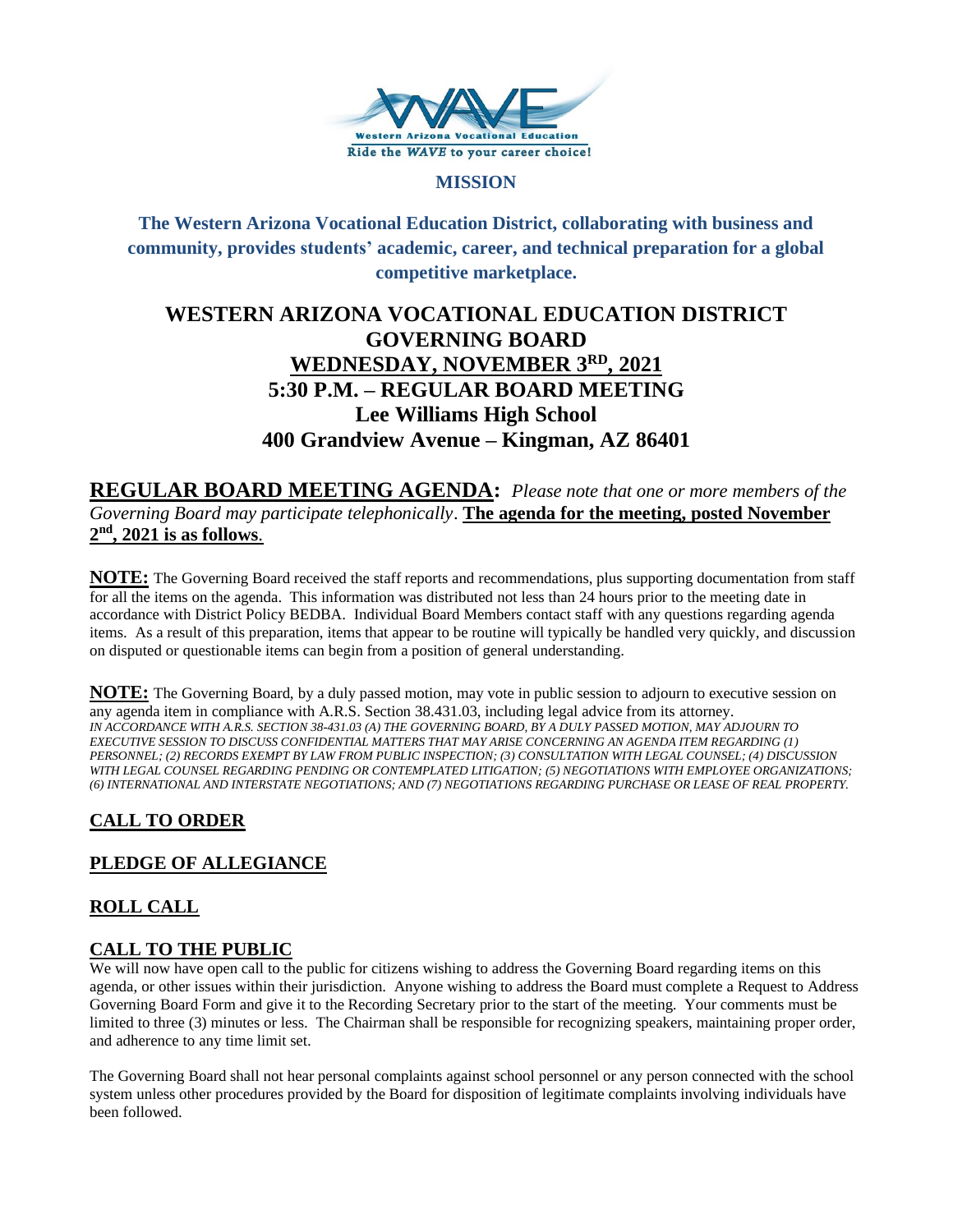#### REGULAR BOARD MEETING AGENDA WAVE GOVERNING BOARD **PAGE 2**

The Governing Board meeting is subject to the Arizona Open Meeting Law. The Board will not respond to comments or presentations made in the Call to the Public. At the conclusion of the open call to the public, individual members of the Board may respond to criticism made by those who have addressed them, may ask staff to review a matter, or may ask that a matter be put on a future agenda.

### **AGENDA MODIFICATIONS:**

Any items to be moved to another place on the agenda or withdrawn from the agenda completely.

#### **WAIVER MOTION:**

Motion to waive the reading in full resolutions presented for adoption at this meeting.

# **SUPERINTENDENT'S REPORT**

- a) Superintendent Report and Legislative Update (Written)
- b) Recognitions/Presentations WAVE Outstanding Work Award
- c) CTE Director Reports (Written)

# **GOVERNING BOARD MEMBER REPORTS**

#### **ITEMS TO BE WITHDRAWN FROM CONSENT AGENDA**

#### **CONSENT AGENDA**

- 1. Approve WAVE District operating expense vouchers and payroll vouchers.
- 2. Discussion and possible action to approve the minutes of the October  $6<sup>th</sup>$ , 2021 Regular Board Meeting.
- 3. Discussion and possible action to approve *\*Revised\** CTED eligible courses and programs as central/concurrent programs per attached list.

# **OLD BUSINESS**

- 4. Discussion and possible action on items relating to school closures, Board meetings, school reopening and COVID19 pandemic related issues to include but not limited to:
	- ADM Update
	- Operations
- 5. Discussion and information on WAVE Governing Board redistricting. Information Only.

#### **NEW BUSINESS**

- 6. First reading in change in policies as advised by the Arizona School Boards Association Policy Services Advisory #712-715.
- 7. Discussion and written reports by partner district CTE Administrators on the 2020-2021 CTED Expenditures. Information only.